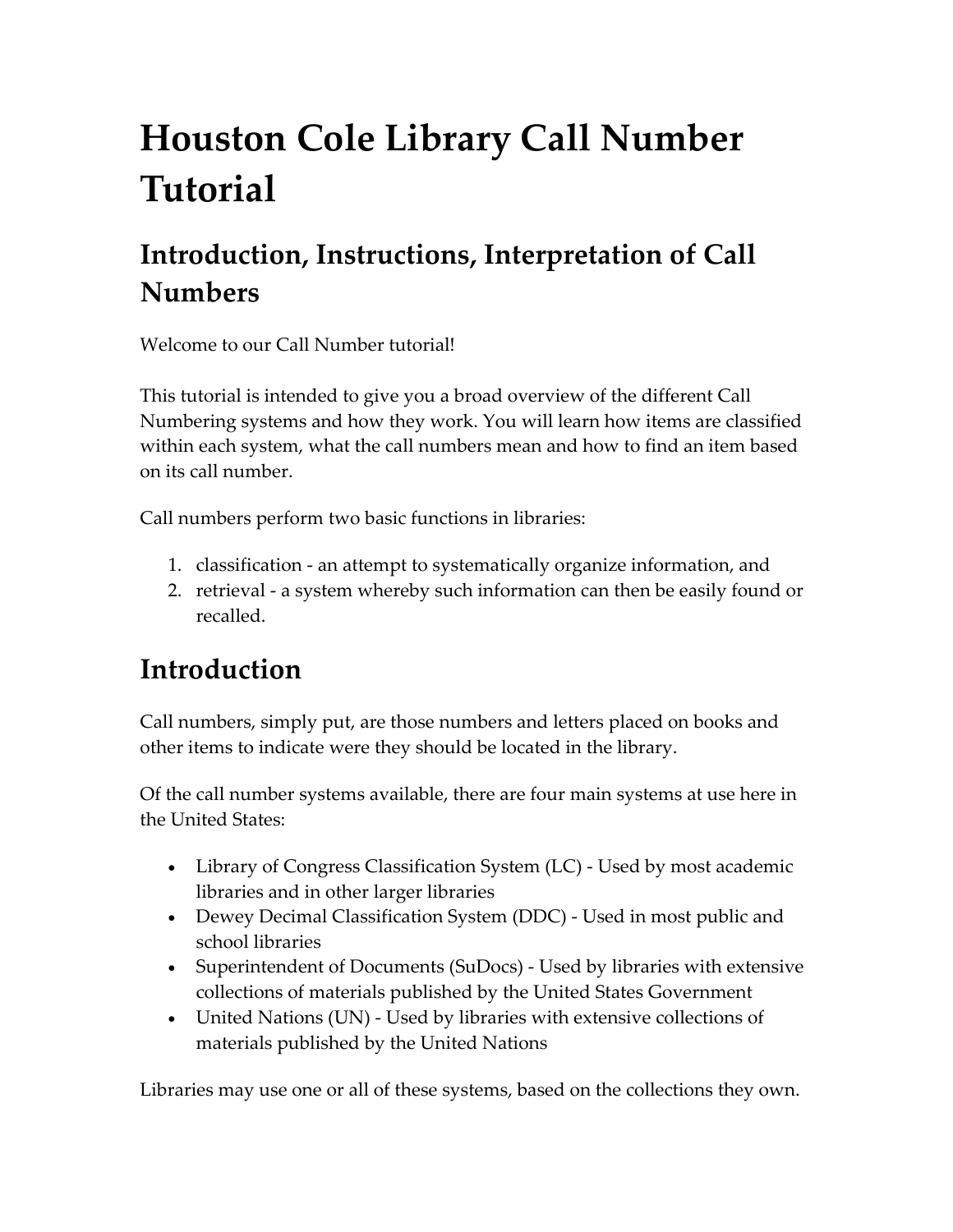The Houston Cole Library uses two of the four systems:

- Library of Congress Classification System (LC)
- Superintendent of Documents (SuDocs)

### **Part 1: Library of Congress (LC)**

The Library of Congress (LC) call number system is subject based. In other words, it classifies information based on the subject matter involved. The LC system is comprised of 21 primary classes, or basic subject breakdowns, represented by letters. Further subclasses or subdivisions of subject matter are designated in LC, by the addition of one to two letters followed by numbers.

(\* For a look at the actual subjects represented by the classes in both LC, refer to the "Additional Information" area of the Table of Contents.)

### **Characteristics of Each System**

• Library of Congress - begins with one or two letters, e.g. A, B, BH, PN, Z; these are then followed by numbers.

Examples would be B85, Z1001, PN798, etc.

To illustrate this distinguishing characteristic, here is an example of a book classified using the LC system. *A Pattern Language: Towns, Buildings, Construction* by Christopher Alexander would be classified as HT166 .A6147.

| Library of Congress              |           |
|----------------------------------|-----------|
| Classification Number            | HT<br>166 |
| Author and Book Number   . A6147 |           |

## **Reading Call Numbers**

There are a few important points that need to be mentioned concerning the proper reading of the LC call numbers. This, in turn, will affect both the shelving of works so classified and the eventual retrieval of such items.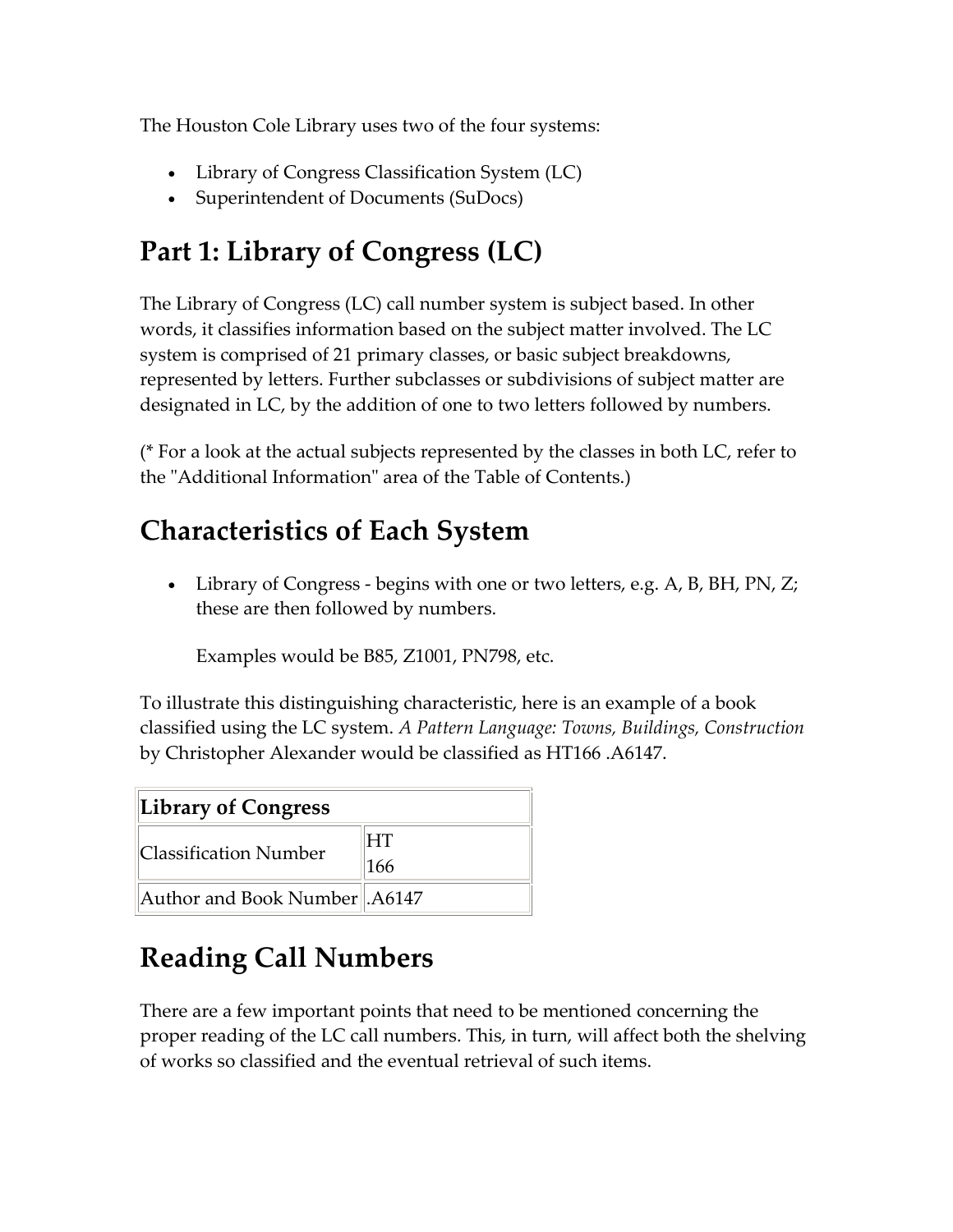Consider the following call numbers:

|       | В |            |
|-------|---|------------|
|       |   | 1765       |
| .S374 |   | I.T54 B733 |

- Begin by comparing the letters at the beginning, letter by letter.
- Any number that immediately follows is then treated as a whole number and is considered in its entirety and compared as such.
- Compare the next letter/number combination (the Cutter, or book number) beginning with the letter, then with the number. **Note:** Any number following this second set of letters will be treated as a decimal number and compared digit by digit, and not as a whole number. This will apply also to any successive letter/number combination that may occur, as is often the case with so-called "double Cutters". For this reason, .S374 will come before .S4.

Let's now look at a succession of LC numbers, some involving double-Cutters.

| 87   | '765      | 765  | 765                                     | 765                            | '765    |
|------|-----------|------|-----------------------------------------|--------------------------------|---------|
| S374 | T54 B733. |      | $\parallel$ .T52 E5 $\parallel$ .T54 B7 | T <sub>52</sub> E <sub>5</sub> | T54 B56 |
|      | 1985      | 1982 |                                         | 1988                           | 1992    |

The proper order for the above call numbers then is as follows:

| ΙB          |        |         |                      |                 |            |
|-------------|--------|---------|----------------------|-----------------|------------|
| 82          | 765    | '765    | 765                  | 765             | 1765       |
| <b>S374</b> | T52 E5 | .T52 E5 | $\parallel$ .T54 B56 | $\vert$ .T54 B7 | I.T54 B733 |
|             | 1982   | 1988    | 1992                 |                 | 1985       |

**Remember:** After the classification number, everything else will be compared digit by digit. When confronted with dates at the end of the call number, all else being equal, the books will be shelved in chronological order, determined by the edition date at the bottom of the call number.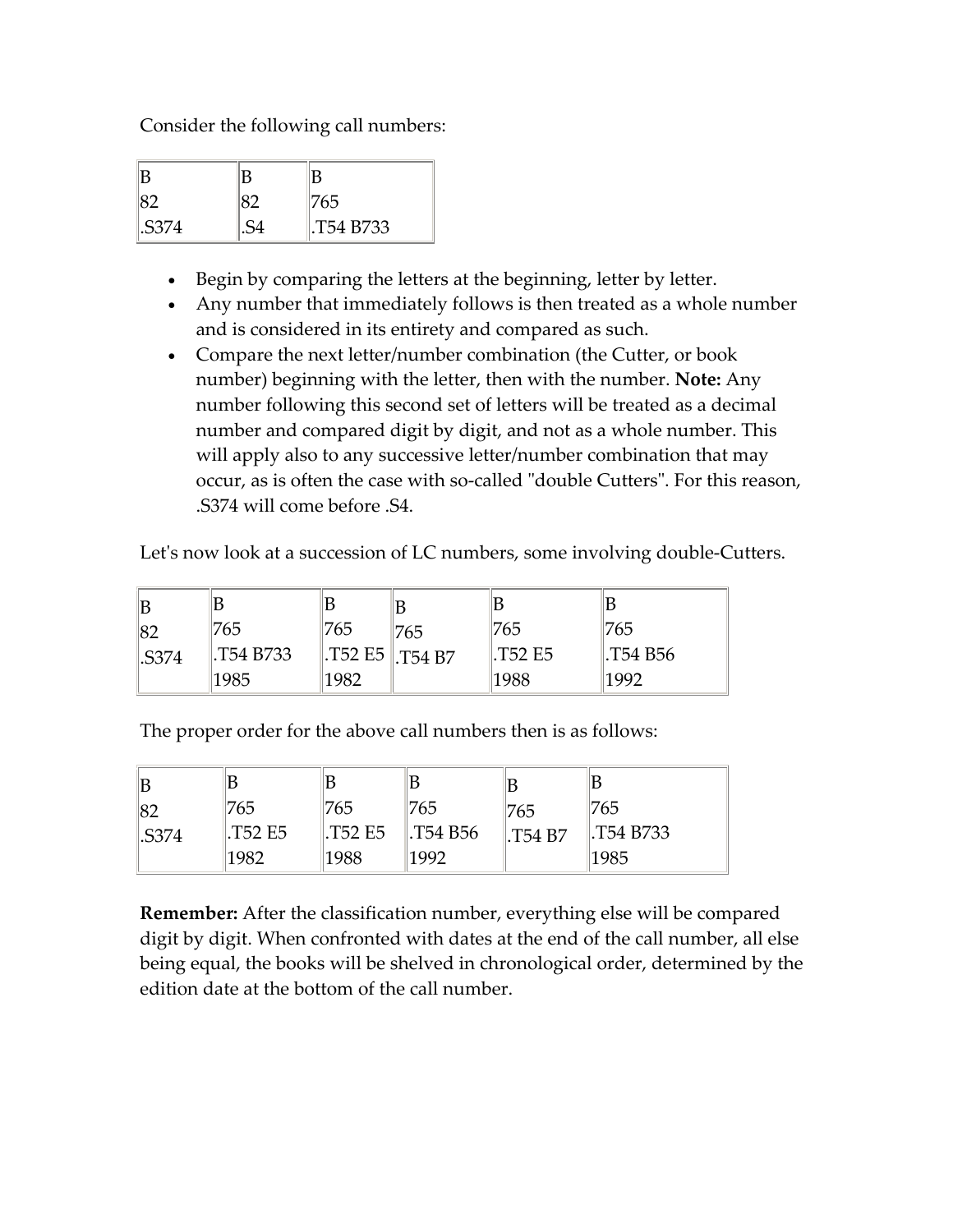| <b>Review of LC and DDC Call Numbers</b>                                                    |                                                                                             |  |  |
|---------------------------------------------------------------------------------------------|---------------------------------------------------------------------------------------------|--|--|
| LC                                                                                          | <b>DDC</b>                                                                                  |  |  |
| - used predominantly by <b>Academic</b><br>libraries                                        | - used mainly by <b>Public</b> and<br><b>School</b> libraries                               |  |  |
| - subject based classification system                                                       | - subject based classification<br>system                                                    |  |  |
| - begins with one or more letters,<br>followed by numbers                                   | - begins with 3 numbers,<br>sometimes followed by decimal<br>and more numbers               |  |  |
| - Class number is a whole number<br>and is read as such.                                    | - Class number is a whole number<br>and is read as such.                                    |  |  |
| - Author and book numbers (or<br>Cutters) are considered decimals,<br>and read accordingly. | - Author and book numbers (or<br>Cutters) are considered decimals,<br>and read accordingly. |  |  |

# **Part 2: Superintendent of Documents Classification System**

The Superintendent of Documents classification system (hereafter referred to as SuDocs), eminates from the United States Government Printing Office, which is responsible for issuing call numbers to all government documents. These documents are then sent to the various appointed depository libraries around the country where they will reside. The Houston Cole Library is one of approximately 1,250 selective depository libraries throughout the U.S. and its territories designated to receive government documents.

The SuDocs system, unlike the Library of Congress and the Dewey Decimal systems, is not subject based, but rather classes its materials according to the agency issuing the publication. The call number reflects this via an alpha‐ numeric scheme.

The Houston Cole Library does not classify all government documents by their SuDoc number. The only materials that use this number are our vertical file items, located on the 2nd floor, and some microfiche.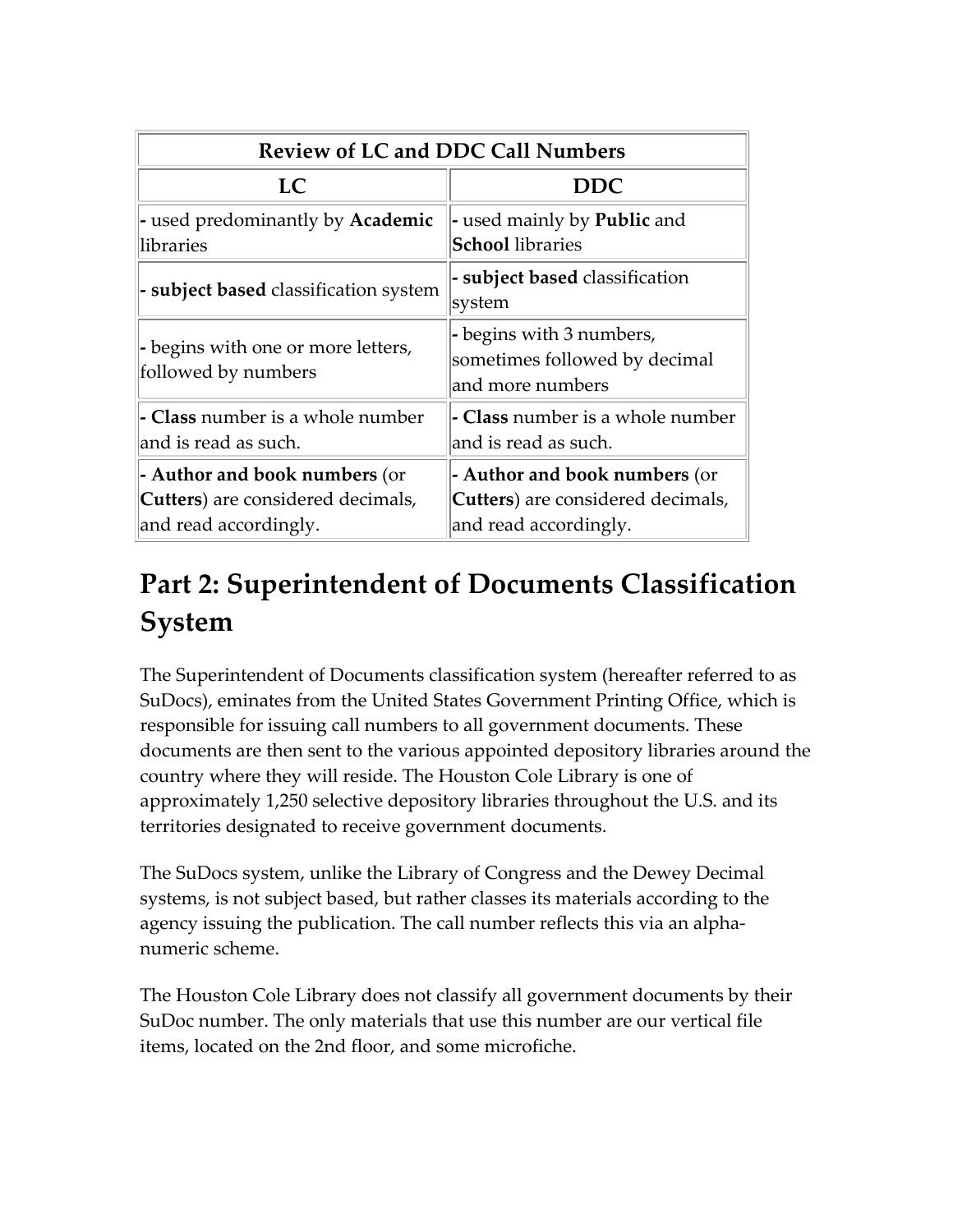Example of a SuDocs Call Number:

### **C 3.134/2 : C 83/2/994**

The above call number can then be broken down as follows:

| SuDocs Call Number        |            |                                 |  |
|---------------------------|------------|---------------------------------|--|
| <b>Issuing Department</b> |            | Commerce Department             |  |
| Subagency                 | 13         | Bureau of the Census            |  |
| Series                    | 134/2:     | Statistical Abstract Supplement |  |
| Title and date            | C 83/2/994 | County and City Data Book, 1994 |  |

Note the COLON in the center of the call number. No other call number has a colon, so this is a quick and easy way to tell if the number is a SuDocs number.

See our Superintendent of Documents (SuDoc) Classification Scheme (How to find Government Documents) for more complete information at http://www.jsu.edu/library/pdfs/handouts/sudoc.pdf.

The following pages should be consulted for more information:

- Library of Congress Classification
	- o For a more detailed classification list see the Library of Congress Classification Outline page at the Library of Congress web site at http://www.loc.gov/catdir/cpso/lcco/
- Dewey Decimal Classification
	- o For a more detailed classification list see the summaries tables from the Dewey Decimal Classification system web site at http://www.oclc.org/dewey/about/thousands.htm or http://www.tnrdlib.bc.ca/dewey.html.
- Understanding Call Numbers (next page)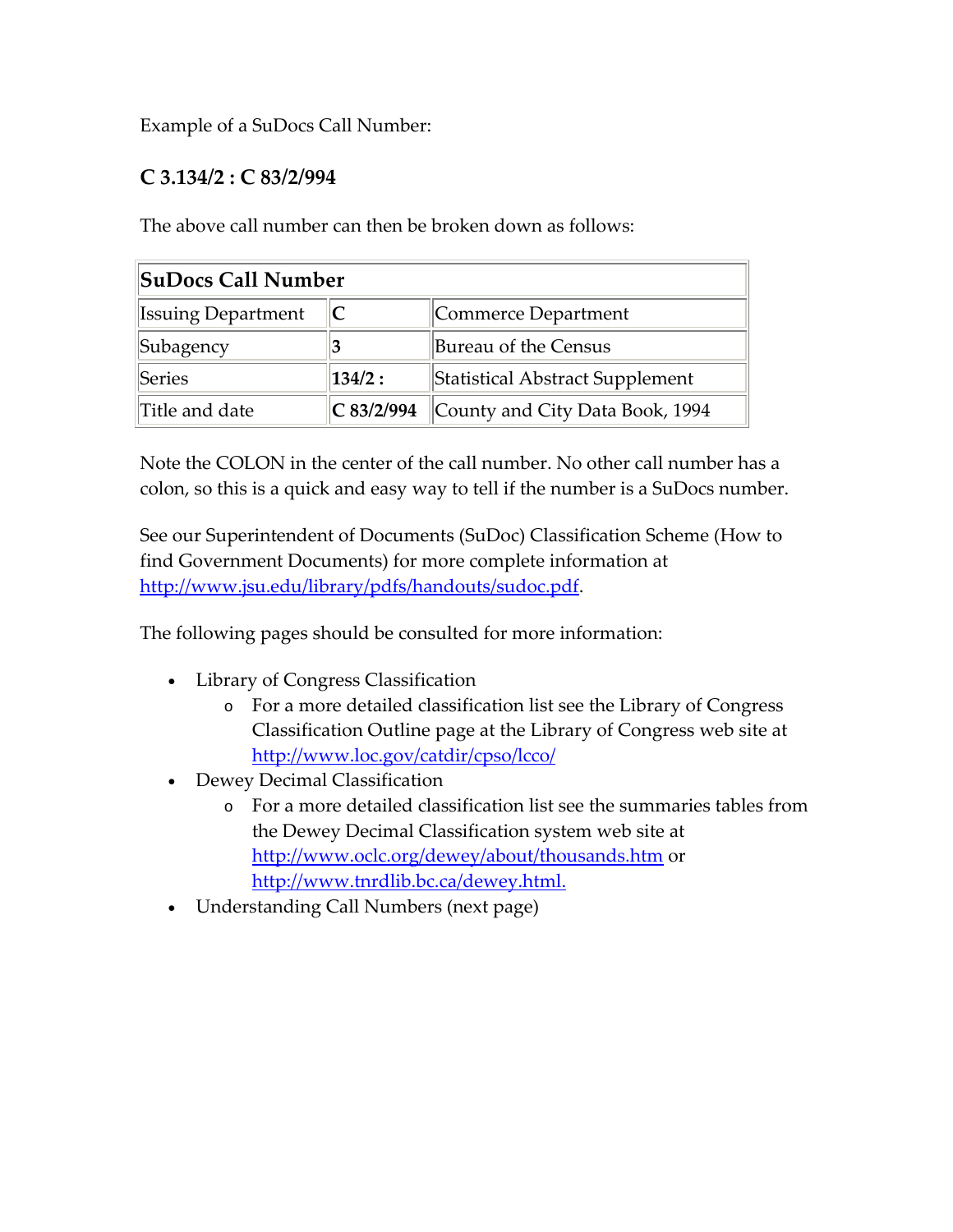## **Understanding Call Numbers**

### **Table of Contents**

| General Call |           |            | How Do You          |                 |
|--------------|-----------|------------|---------------------|-----------------|
| Number and   | Why Do We | How Do You | Pub Call            | How Do You      |
| Library      | Use Call  | Read Call  | Numbers in          | Locate Items in |
| Information  | Numbers?  | Numbers?   | <b>Shelf Order?</b> | Our Library?    |

*General Call Number and Library Information*

• Have you ever wondered how library books are assigned their places on the shelves? Did you know that the call number ‐‐ the number placed on the spine of the book ‐‐ is a code which provides valuable information about the book? This page will provide an introduction to understanding and using library call numbers.

Note: This page relies upon a series of graphics.

• The Houston Cole Library, like many academic libraries in the U.S., uses the Library of Congress Classification system for call numbers. This system uses a combination of letters and numbers to arrange materials by subjects.

#### *Why Do We Use Call Numbers?*

- Each book in the library has a unique call number. A call number is like an address; it tells us where the book is located in the library.
- Call numbers appear in two places:

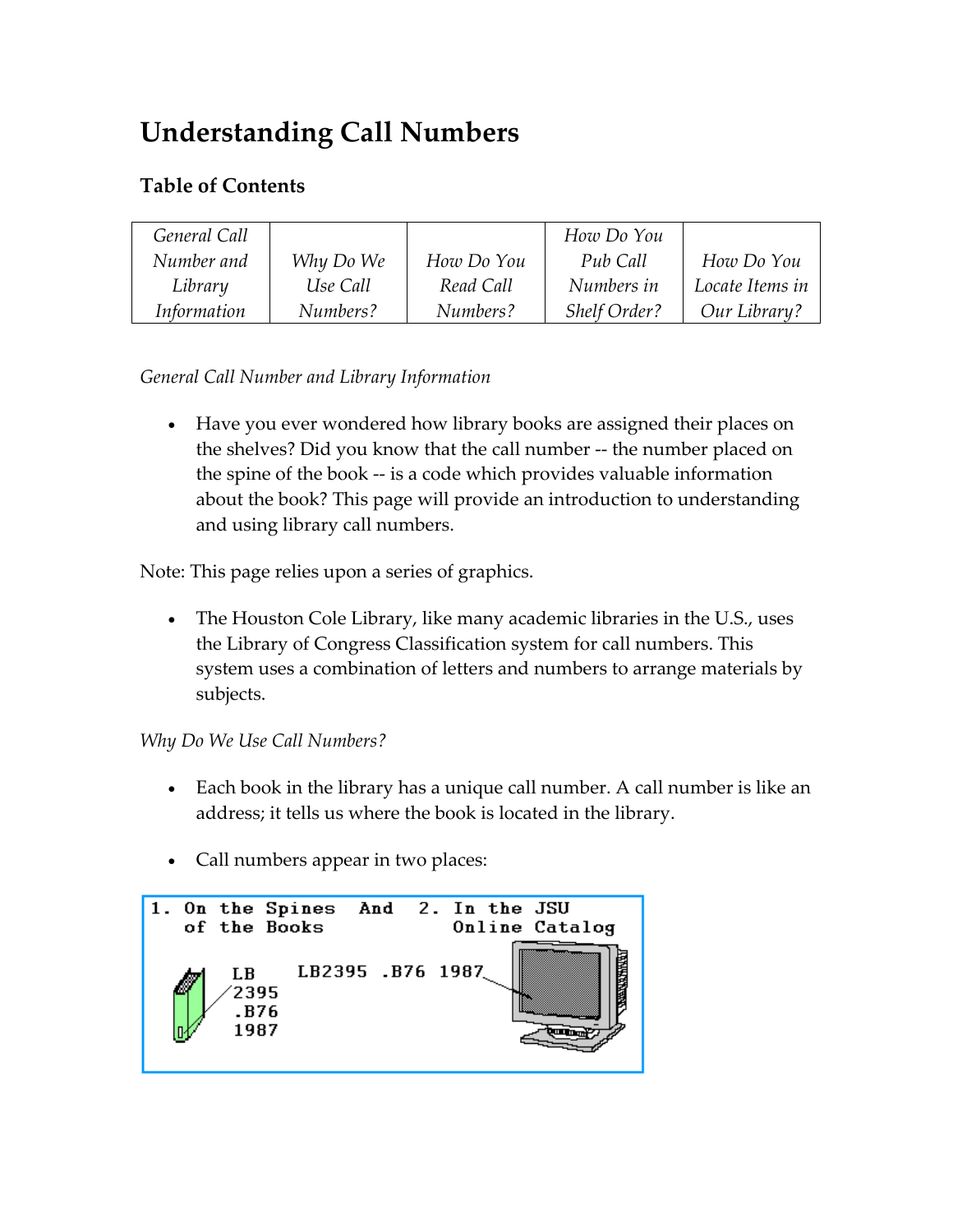Note that the same call number can be written from top-to-bottom, or left-toright.

*How Do You Read Call Numbers?*



*How Do You Put Call Numbers in Shelf Order?*

- *Understanding Order*
- *What Does the Call Number Mean?*
- *Why is This Important to Know?*

### *Understanding Order*

• To understand how call numbers are put in order in Library of Congress Classification, again look at each section of the call number.



*What Does the Call Number Mean?*

• Remember that Library of Congress Classification arranges materials by subjects. The first sections of the call number represent the subject of the book. The letter‐and‐decimal section of the call number often represents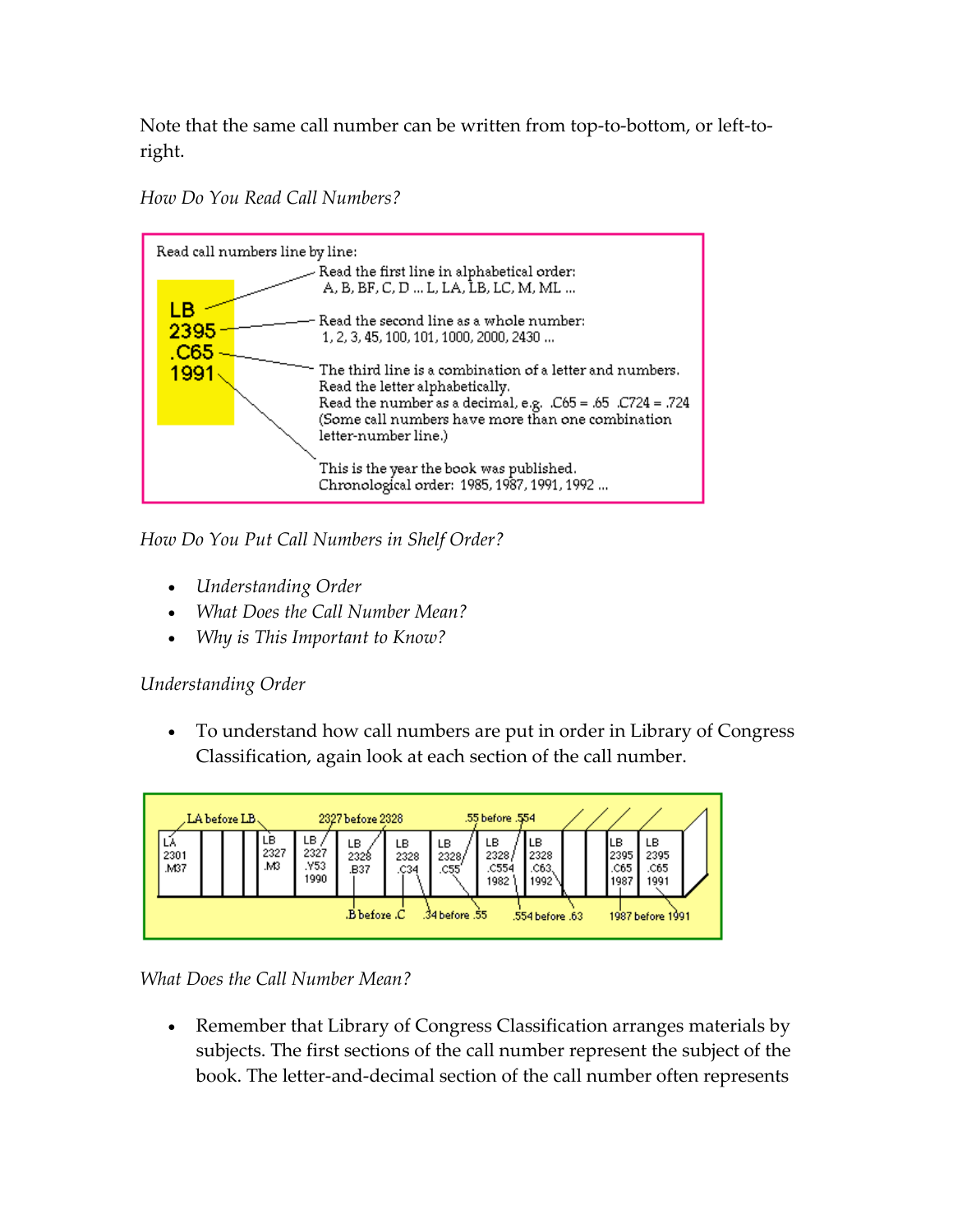the authorʹs last name. And, as you recall, the last section of a call number is often the date of publication.

• *Example:*



*Why is This Important to Know?*

- Because books are classified by subject, you can often find several helpful books on the same shelf, or shelved nearby. For example, there are other guides for college study within the same call number LB2395.
- *Example:*



• Since the Library of Congress Classification system arranges materials by subject, knowing the letter(s) that represent your subject area gives you a place to start browsing the shelves. To see which letters represent your subject, view the Library of Congress [Classification](http://www.loc.gov/catdir/cpso/lcco/) Table.

*How Do You Locate Items in Our Library?*

- *General Information*
- *Locations*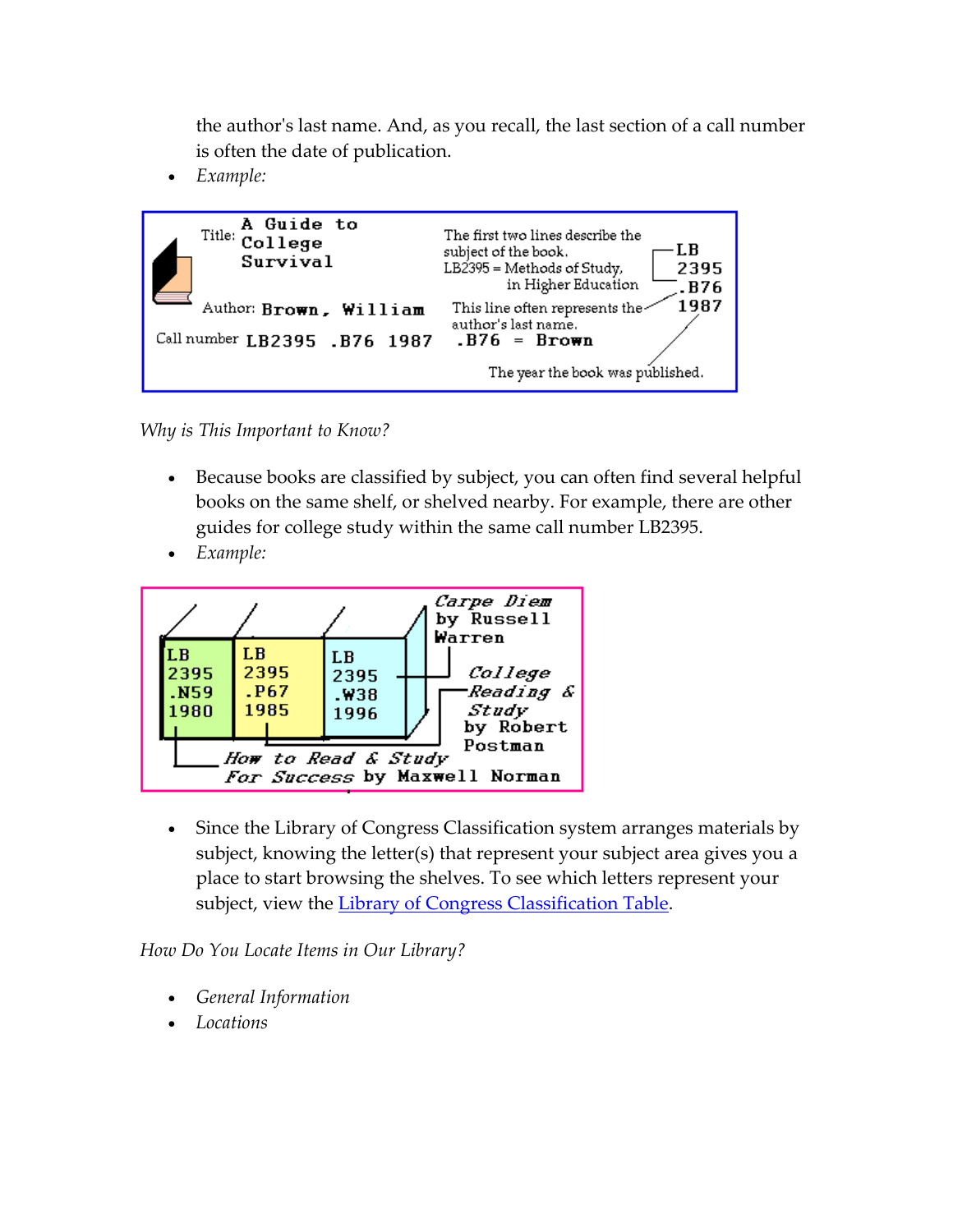#### *General Information*

- After finding an item's call number in the JSU online catalog, note the first letter(s) of the call number. Check the library [directory](http://www.jsu.edu/library/pdfs/HCLfloordirectory.pdf) to see which floor of the library corresponds to those letters.
- Since the Library of Congress Classification system arranges materials by subject, knowing the letter(s) that represent your subject area gives you a place to start browsing the shelves. To see which letters represent your subject, view the Library of Congress [Classification](http://www.loc.gov/catdir/cpso/lcco/) Table.

*Example*: *A Guide to College Survival* **(LB 2395 .B76 1987)** is found on the **fifth floor** because all items beginning with the letter "L" are found on that floor.

• For more detailed information concerning locating journal articles, use our How to Find a [Journal](http://www.jsu.edu/library/research/finding_journal_articles.html) Article page.

#### *Locations*

- Sometimes the online catalog will give you additional information about the location of an item. For more information on accessing our Online Catalog. Also, for more detailed information concerning locating journal articles, use our **How to Find a [Journal](http://www.jsu.edu/library/research/finding_journal_articles.html) Article** page.
- Some items in the library are shelved in a special place, and there may be restrictions on checking these items out from the library.
- You may see the following location notes in the JSU online catalog:

| <b>LOCATION</b>                     | <b>COLLECTION</b>                    | <b>LOAN PERIOD</b> |
|-------------------------------------|--------------------------------------|--------------------|
| See Floor Directory                 | Circulating<br>(regular stacks)      | standard           |
| Reference                           | Reference                            | library use only   |
| Periodicals                         | Periodicals                          | library use only   |
| Microfilm or Microfiche             | Microforms                           | library use only   |
| Alabama Collections<br>(10th floor) | Alabama Collections library use only |                    |
| Juvenile (K-12)<br>(5th floor)      | <b>Juvenile Collection</b>           | standard           |
| Textbooks (K-12)<br>(5th floor)     | <b>Textbook Collection</b>           | standard           |